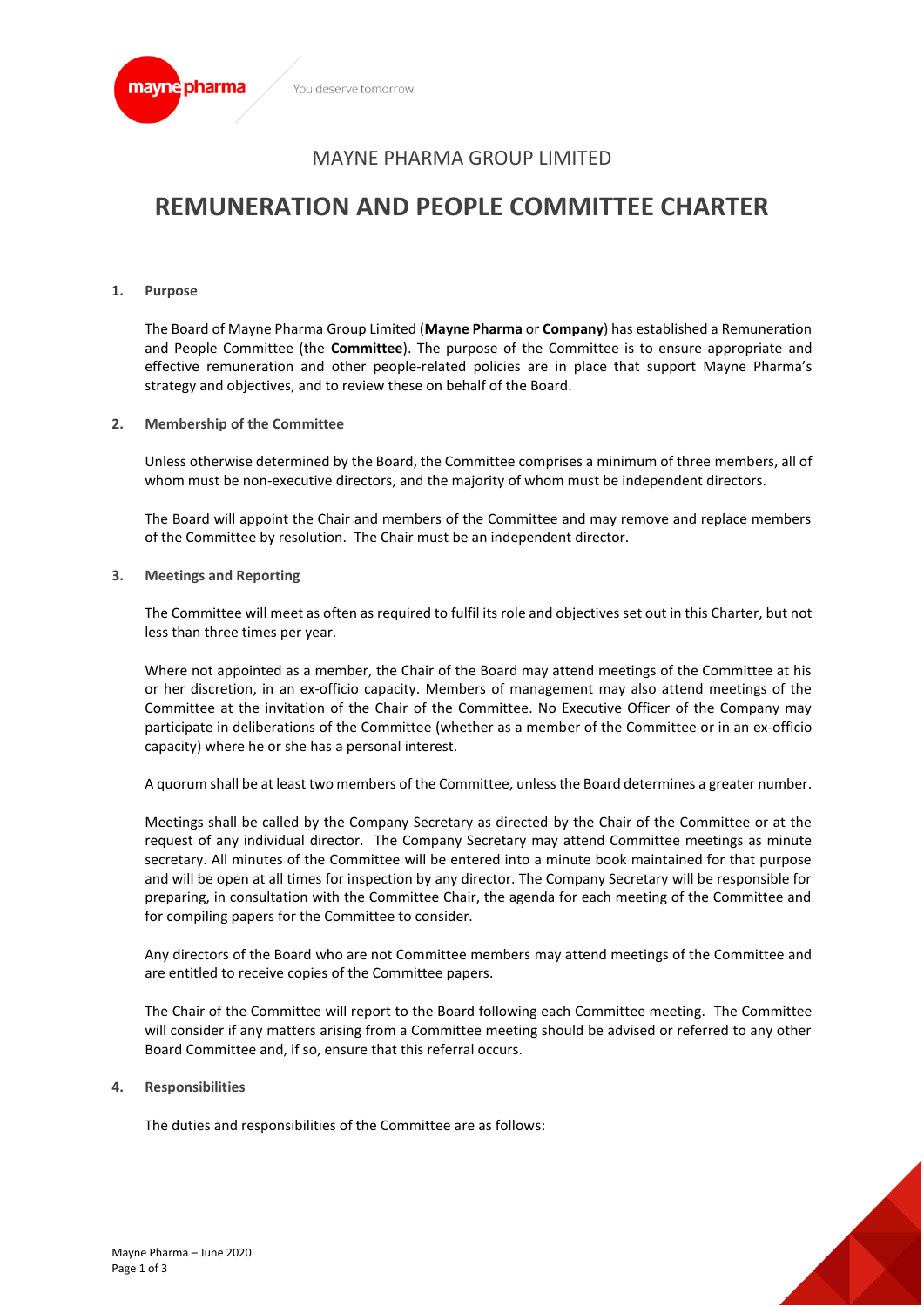

## **4.1 People and Culture**

• Review and oversee the Company's key people and organisational culture strategies and their alignment with the overall strategy and vision.

## **4.2 Remuneration Structure**

- Review and endorse remuneration strategies and policies, at least every three years or more frequently if required.
- Recommend to the Board any changes in remuneration policy including superannuation, other benefits and remuneration structure for executives and which is likely to have a material impact on the Company;
- Consider and recommend to the Board the following on an annual basis:
	- o remuneration policies and packages for the Chief Executive Officer
	- o in consultation with the Chief Executive Officer the remuneration policies and packages for the direct reports to the Chief Executive Officer; and
	- o in consultation with the Chief Executive Officer, changes to remuneration for the business as a whole;
- Review and recommend to the Board proposals for employee equity plans:
- Review and recommend to the Board proposals for short- and long-term incentive programs for executives;
- Review and recommend to the Board any changes to the remuneration framework for directors, including non-executive directors' fees.
- Ensure there is a proper performance management process in place throughout the organisation and that it is operating effectively; and
- Be informed of:
	- o current trends in executive remuneration and associated incentive initiatives;
	- o legislative issues associated with executive remuneration programs.

## **4.3 Talent Management and Succession**

- Review talent management processes and strategy, ensuring alignment with overall People & Culture strategy; and
- Monitor operational effectiveness of talent management processes.

## **4.4 Workplace Diversity**

- Review the Company's policies in respect of diversity, including strategies or changes to address any gender pay gap;
- Review and report to the Board on progress against the measurable objectives contained in the Diversity Policy;